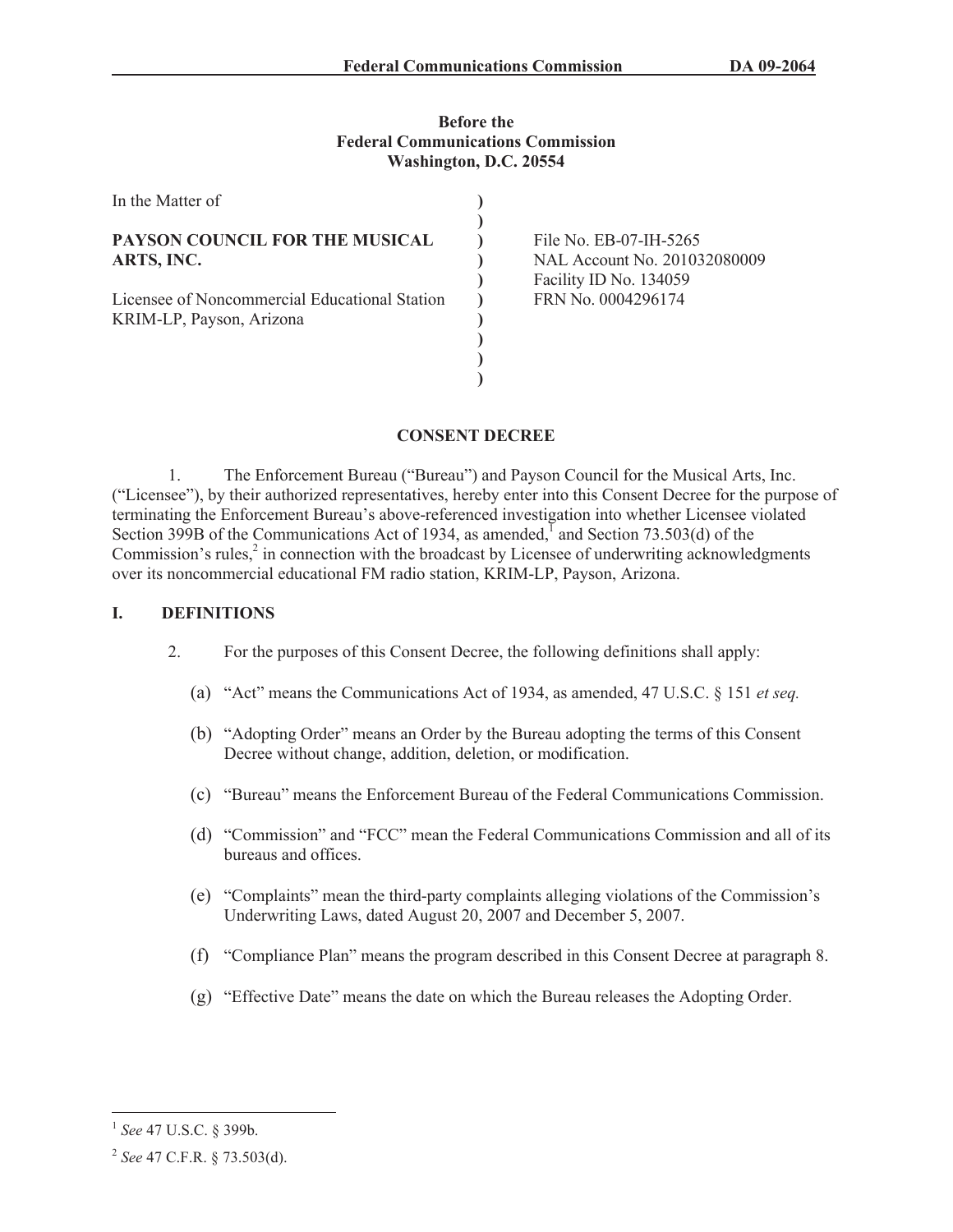- (h) "Investigation" means the investigation concerning the Complaints commenced by the Bureau's August 20, 2007 and September 12, 2008 Letters of Inquiry<sup>3</sup> regarding whether Licensee violated the Commission's Underwriting Laws in connection with its operation of the Station on June 4, 2007 and October 23, 2007.
- (i) "Licensee" means the Payson Council for the Musical Arts, Inc. and its predecessors-ininterest and successors-in-interest as licensee of the Station.
- (j) "Parties" mean Licensee and the Bureau.
- (k) "Rules" mean the Commission's regulations found in Title 47 of the Code of Federal Regulations.
- (l) "Station" means low-power noncommercial educational FM radio station KRIM-LP, Payson, Arizona (Facility ID No. 134059).
- (m) "Underwriting Laws" mean Section 399B of the Communications Act of 1934, 47 U.S.C. § 399b, and Section 73.503(d) of the Commission's Rules, 47 C.F.R. § 73.503(d).

### **II. BACKGROUND**

3. Pursuant to Section 399B(a) of the Act and Section 73.503(d) of the Rules, advertisements are defined as program material broadcast "in exchange for any remuneration" and intended to "promote any service, facility, or product" of for-profit entities.<sup>4</sup> Section 399B(b)(2) specifically provides that noncommercial educational stations may not broadcast advertisements.<sup>5</sup> Although contributors of funds to such stations may receive on-air acknowledgements of their support, the Commission has held that such acknowledgements may be made for identification purposes only, and should not promote the contributors' products, services, or businesses.<sup>6</sup> Specifically, such announcements may not contain comparative or qualitative descriptions, price information, calls to action, or inducements to buy, sell, rent or lease.<sup>7</sup> At the same time, however, the Commission has acknowledged that it is at times difficult to distinguish between language that promotes versus that which merely identifies the underwriter and is consistent with the Commission's Rules and decisions establishing compliant underwriting announcements. Consequently, the Commission expects licensees to exercise reasonable, "good faith" judgment in this area, and affords some latitude to the judgments of licensees who do so.<sup>8</sup>

4. On August 20, 2007, the Bureau inquired about a complaint alleging that Licensee had aired advertisements in violation of the Underwriting Laws on June 4, 2007. Licensee responded on September 26, 2007, and provided applicable transcripts and recordings of the inquired-of material. On

<sup>3</sup> *See* Letter from Benigno E. Bartolome, Deputy Chief, Investigations and Hearings Division, Enforcement Bureau, to Licensee, dated August 20, 2007 ("*August 20th LOI*"); Letter from Benigno E. Bartolome, Deputy Chief, Investigations and Hearings Division, Enforcement Bureau, to Licensee, dated September 12, 2008 ("*September 12th LOI*").

<sup>4</sup> *See* 47 U.S.C. § 399b(a); 47 C.F.R § 73.507(d).

<sup>5</sup> *See* 47 U.S.C. § 399b(b)(2).

<sup>6</sup> *See Commission Policy Concerning the Noncommercial Nature of Educational Broadcasting Stations*, Public Notice (1986), *republished*, 7 FCC Rcd 827 (1992) ("*Public Notice*").

<sup>7</sup> *See id*.

<sup>8</sup> *See Xavier University*, Letter of Admonition, issued November 14, 1989 (Mass Med. Bur.), *recons. granted*, Memorandum Opinion and Order, 5 FCC Rcd 4920 (1990).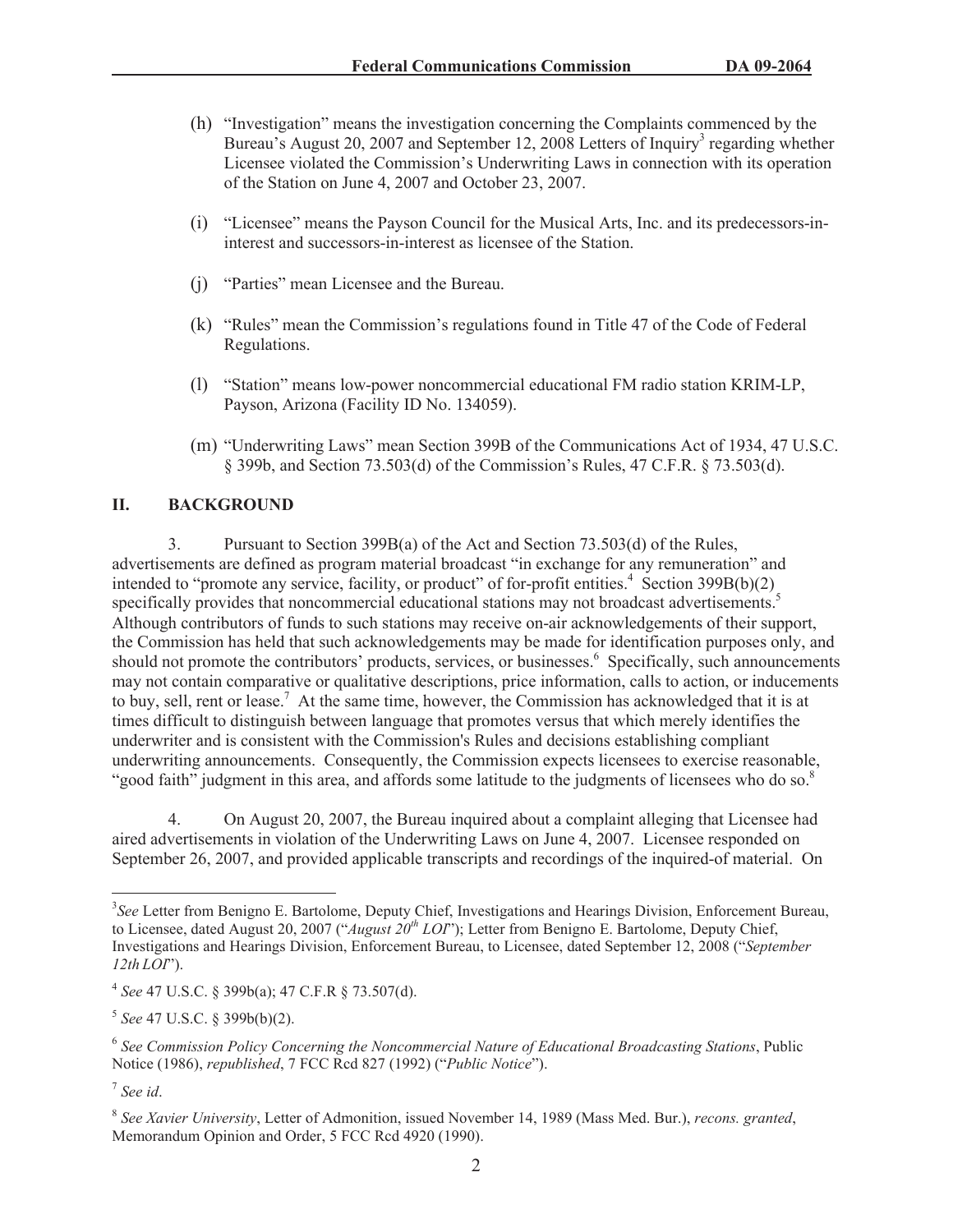September 12, 2008, the Bureau inquired about a complaint alleging that Licensee had aired additional advertisements in violation of the Underwriting Laws on October 23, 2007. Licensee responded on October 9, 2008, and provided additional transcripts and recordings of the announcements. The announcements may have violated the Underwriting Laws because they appear to exceed the bounds of what is permissible and within licensee's discretion under the Act and pertinent Commission precedent.<sup>9</sup> With respect to the issue of liability for any Commission rule violations that have occurred, Licensee also provided documentation, supported by affirmations, attempting to support its claim of financial hardship. The Bureau finds Licensee's financial showing credible in all respects. In arriving at the voluntary contribution amount, the Bureau, therefore, considers not only the nature of the misconduct in question, but also Licensee's limited ability to pay.

## **III. TERMS OF AGREEMENT**

5. **Adopting Order.** The Parties agree that the provisions of this Consent Decree shall be subject to final approval by the Bureau by incorporation of such provisions by reference in the Adopting Order without change, addition, modification, or deletion.

6. **Jurisdiction.** Licensee agrees that the Bureau has jurisdiction over it and the matters contained in this Consent Decree and has the authority to enter into and adopt this Consent Decree.

7. **Effective Date; Violations.** The Parties agree that this Consent Decree shall become effective on the date on which the FCC releases the Adopting Order. Upon release, the Adopting Order and this Consent Decree shall have the same force and effect as any other Order of the Bureau. Any violation of the Adopting Order, or of the terms of this Consent Decree, shall constitute a separate violation of a Bureau Order, entitling the Bureau to exercise any rights and remedies attendant to the enforcement of a Commission Order.

8. **Termination of Investigation.** In express reliance on the covenants and representations in this Consent Decree, and to avoid further expenditure of public resources, the Bureau agrees to terminate its Investigation and dismiss the Complaints. In consideration for the termination of said Investigation and dismissal of the Complaints, Licensee agrees to the terms, conditions, and procedures contained herein. The Bureau further agrees that, in the absence of new material evidence, the Bureau will not use the facts developed in this Investigation through the Effective Date of the Consent Decree, or the existence of this Consent Decree, to institute, on its own motion, any new proceeding, formal or informal, or take any action on its own motion against Licensee concerning the matters that were the subject of the Investigation or the Complaints. The Bureau also agrees that it will not use the facts developed in this Investigation through the Effective Date of this Consent Decree, or the existence of this Consent Decree, to institute on its own motion any proceeding, formal or informal, or take any action on its own motion against Licensee with respect to Licensee's basic qualifications, including its character qualifications, to be a Commission licensee or to hold Commission authorizations.

9. **Compliance Plan.** For purposes of settling the matters set forth herein, Licensee agrees to maintain a Compliance Plan related to future compliance with the Act, the Commission's Rules, and the Commission's Orders. The Plan will include, at a minimum, the following components:

a. Licensee will utilize a multi-level review procedure for underwriting content to be aired on the Station. All scripts of announcements will continue to be reviewed by Licensee's President, prior to broadcast, for compliance with the Underwriting Laws.

<sup>9</sup> *See id.*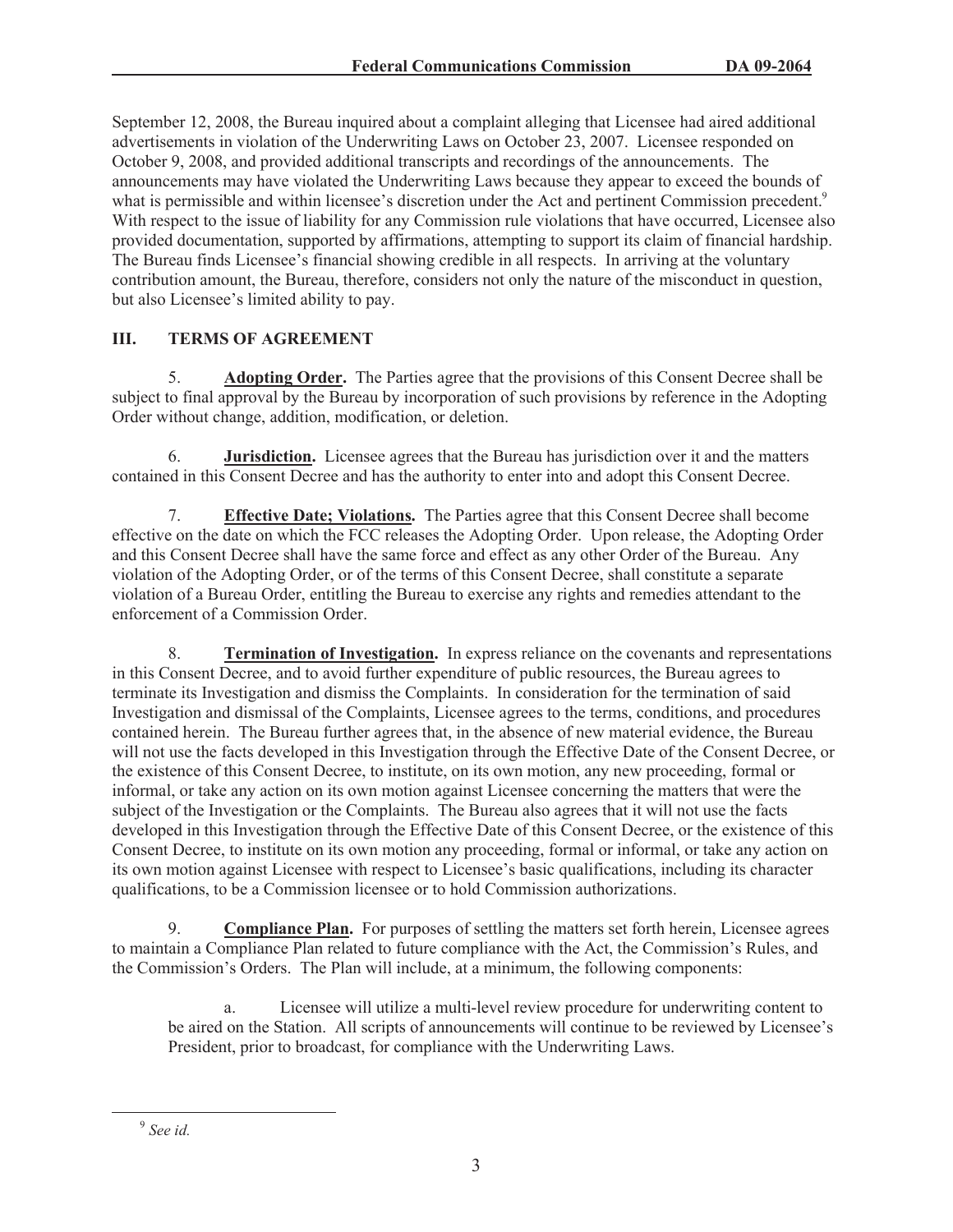b. Licensee will train employees on acceptable underwriting content that complies with the Underwriting Laws. Within thirty days of being hired by Licensee, any new Station employee will be trained as to acceptable underwriting content that complies with the Underwriting Laws. In addition, Licensee Station employees will receive refresher training, on an annual basis, regarding existing guidelines and, where applicable, pertinent changes to the Underwriting Laws.

c. Licensee will also implement and maintain a plan to educate prospective underwriters about appropriate underwriting content and how Licensee incorporates such underwriting content in the messages that it prepares for underwriter approval and eventual broadcast. To that end, Licensee will summarize the Underwriting Laws for each client before it accepts any contract with the prospective underwriter to air underwriting messages over the Station and prepares the underwriting message for the underwriter's review. Licensee will not broadcast any announcement that does not comply with the Underwriting Laws.

d. Licensee will make good faith efforts, with respect to independently produced programming broadcast on the Station, to obtain from the distributors of such programming the copy for underwriting announcements contained in such programming in advance of such programming's broadcast, for the purposes of independently reviewing such copy for compliance with the Underwriting Laws.

10. **Compliance Reports.** Licensee will file compliance reports with the Commission ninety days after the Effective Date, twelve months after the Effective Date, twenty-four months after the Effective Date, and upon expiration of this Consent Decree, three years after the Effective Date. Each compliance report shall include a compliance certificate from an officer, as an agent of Licensee, stating that the officer has personal knowledge that Licensee has established and maintained on an ongoing basis operating procedures intended to ensure compliance with this Consent Decree, together with an accompanying statement explaining the basis for the officer's compliance certification. Each compliance report will describe any significant difficulties Licensee has encountered during the reporting period in ensuring compliance with the Underwriting Laws, what steps it has taken to resolve those difficulties, and the success of those steps in doing so. All compliance reports shall be submitted to the Chief, Investigations and Hearings Division, Enforcement Bureau, Federal Communications Commission, Room 4-C330, 445 12th Street, S.W., Washington, D.C. 20554.

11. **Termination Date.** Unless stated otherwise, the requirements of this Consent Decree will expire three (3) years after the Effective Date.

12. **Voluntary Contribution.** Licensee agrees that it will make a voluntary contribution to the United States Treasury in the amount of seven thousand dollars (\$7,000.00). Such contribution shall be made in ten (10) monthly payments of seven hundred dollars (\$700.00) each. The first payment is to be made within thirty (30) calendar days of the Effective Date, and the balance paid in subsequent consecutive monthly installments as set forth above. The payments must be made by check or similar instrument, payable to the order of the Federal Communications Commission. The payments must include the NAL/Account Number and FRN Number referenced in the caption to the Adopting Order. Payments by check or money order may be mailed to Federal Communications Commission, P.O. Box 979088, St. Louis, MO 63197-9000. Payments by overnight mail may be sent to U.S. Bank – Government Lockbox #979088, SL-MO-C2-GL, 1005 Convention Plaza, St. Louis, MO 63101. Payments by wire transfer may be made to ABA Number 021030004, receiving bank TREAS/NYC, and account number 27000001. For payments by credit card, an FCC Form 159 (Remittance Advice) must be submitted. When completing the FCC Form 159, enter the NAL/Account number in block number 23A (call sign/other ID), and enter the letters "FORF" in block number 24A (payment type code). Licensee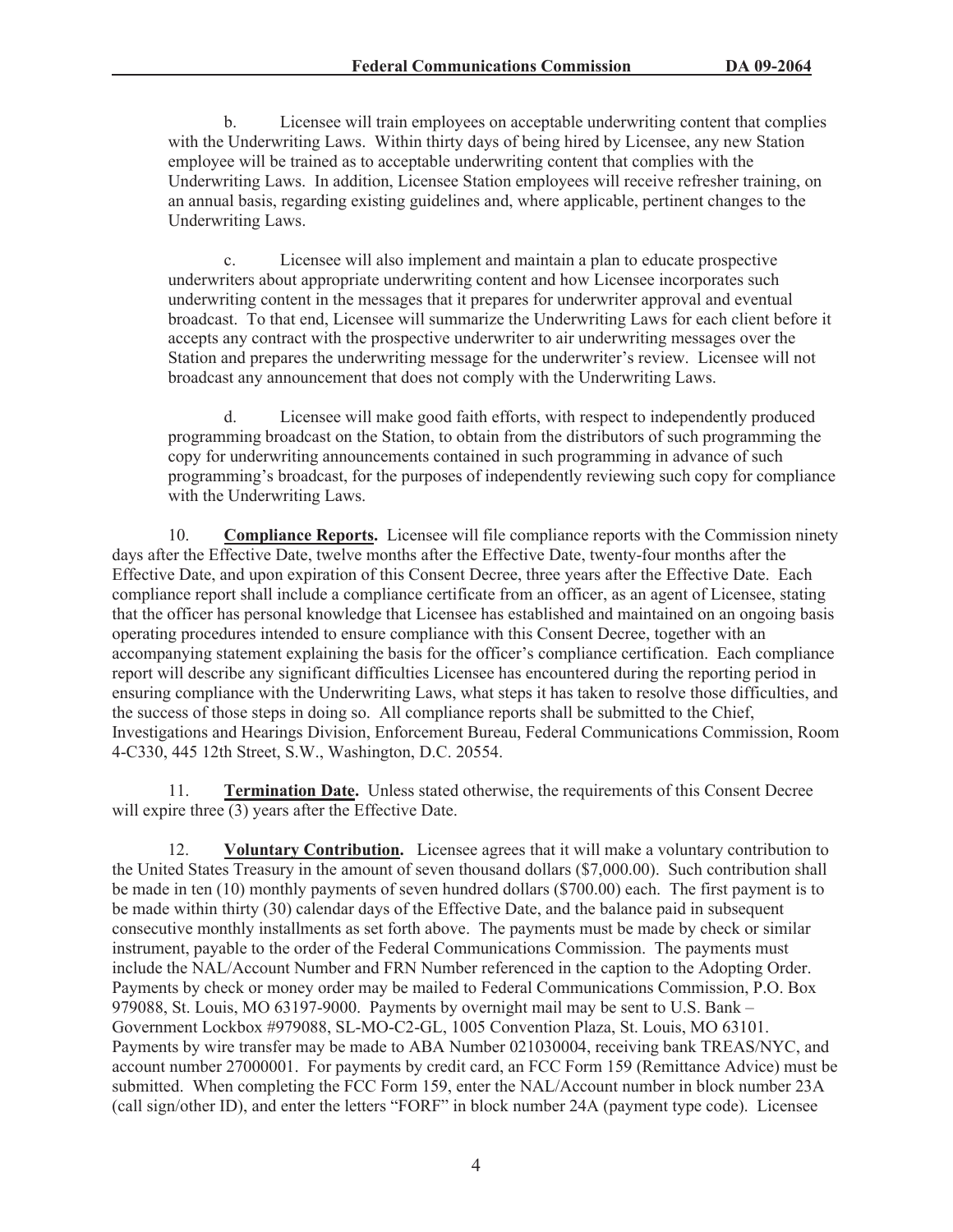will also send electronic notification on the dates said payments are made to Hillary.DeNigro@fcc.gov, Ben.Bartolome@fcc.gov, Kenneth.Scheibel@fcc.gov, and to Jennifer.Lewis@fcc.gov.

13. **Waivers.** Licensee waives any and all rights it may have to seek administrative or judicial reconsideration, review, appeal or stay, or to otherwise challenge or contest the validity of this Consent Decree and the Order adopting this Consent Decree, provided the Commission issues an Order adopting the Consent Decree without change, addition, modification, or deletion. Licensee shall retain the right to challenge Commission interpretation of the Consent Decree or any terms contained herein. If either Party (or the United States on behalf of the Commission) brings a judicial action to enforce the terms of the Adopting Order, neither Licensee nor the Commission shall contest the validity of the Consent Decree or the Adopting Order, and Licensee shall waive any statutory right to a trial *de novo*. Licensee hereby agrees to waive any claims it may otherwise have under the Equal Access to Justice Act, 5 U.S.C. § 504 and 47 C.F.R. § 1.1501 *et seq*., relating to the matters addressed in this Consent Decree.

14. **Subsequent Rule or Order.** The Parties agree that if any provision of the Consent Decree conflicts with any subsequent Rule or Order adopted by the Commission (except an Order specifically intended to revise the terms of this Consent Decree to which Licensee does not expressly consent) that provision will be superseded by such Commission rule or Order.

15. **Successors and Assigns.** Licensee agrees that the provisions of this Consent Decree shall be binding on its successors, assigns, and transferees.

16. **Final Settlement.** The Parties agree and acknowledge that this Consent Decree shall constitute a final settlement between the Parties. The Parties further agree that this Consent Decree does not constitute either adjudication on the merits or a factual or legal finding or determination regarding any compliance or noncompliance with the requirements of the Act or the Commission's Rules and Orders. The Parties agree that this Consent Decree is for settlement purposes only and that by agreeing to this Consent Decree, Licensee does not admit or deny noncompliance, violation or liability for violating the Act, the Commission's Rules or Orders in connection with the matters that are the subject of this Consent Decree.

17. **Modifications.** This Consent Decree cannot be modified without the advance written consent of both Parties.

18. **Paragraph Headings.** The headings of the Paragraphs in this Consent Decree are inserted for convenience only and are not intended to affect the meaning or interpretation of this Consent Decree.

19. **Authorized Representative.** Each party represents and warrants to the other that it has full power and authority to enter into this Consent Decree.